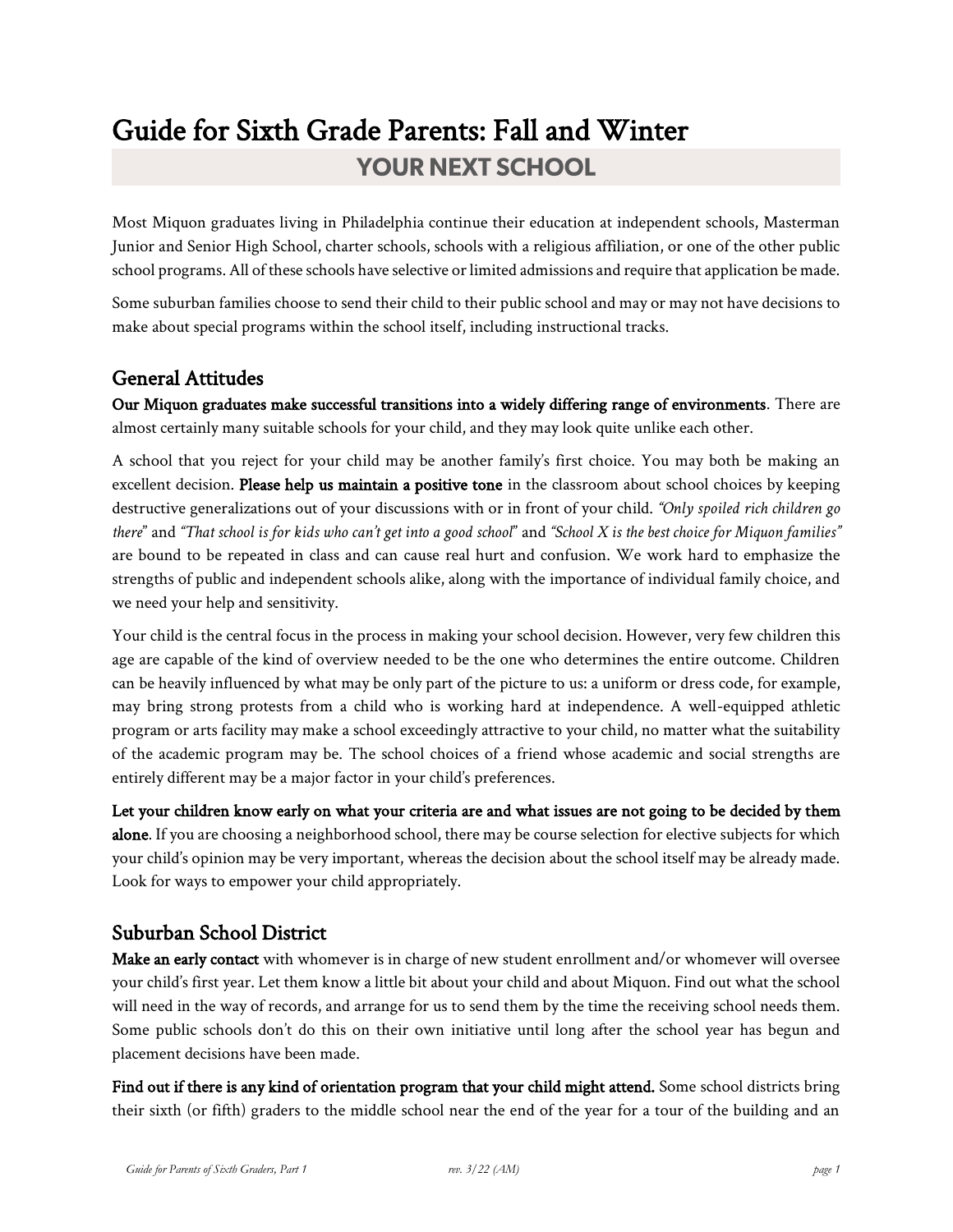introduction to the routines. If your school district begins middle school at fifth or sixth grade, your child will probably be one of relatively few new students at seventh. Some schools do a special orientation for new students entering at all grades. If there is some kind of transition preparation during this current school year, ask how your child can take part.

Find out if the school does any kind of academic tracking or offers any special programs. If they do, find out about program differences, placement procedures, and degree of mobility offered to students who end up in the wrong track or who may need a different placement after a year or two. Some schools do none of this; others have very rigid placement and instructional programs that lock a student in place. *Do everything you can to be sure your child is in the most suitable grouping on the first day of school.* This may mean arranging for testing or for some phone contact between Miquon and the other school.

Try to arrange for your child to visit the school as early as possible. Some public schools do not allow student visits at all, but many do. If all else fails, go to a function held at the school (theater, carnival) and see as much of the buildings and grounds as you can. It really helps to give your child some mental images of the new environment.

## Philadelphia Public Schools

All Philadelphia school applications must be completed online by parents.

If you have decided to send your child to a Philadelphia public school that does not require a special transfer application, you still need to complete the appropriate transfer work.

#### *Philadelphia Public Schools and Programs with Selective Admissions*

If you are considering a public school or program with selective admissions (*e.g*., Masterman, a charter school, a gifted instructional plan, a cyber-school, etc.), you need to find out the application deadline and make sure to meet the deadline. Find out what the admissions criteria are (lottery, test scores, etc.). Since these things can change from year to year, it is essential for you to obtain current information.

## Private Schools

If you are looking at private schools, you should begin the application process in September or October of your child's sixth grade year. This process includes a visit by and interview of your child and of the parent(s).

You are choosing a school for your child for seventh grade. This means that you need to think about your child's needs, interests, strengths, and personality in terms of the way your child is *now*. Your future hopes or your child's hidden potential are important, but your child must fit the school on the first day as best as he or she can.

You also need to think about your family's characteristics: its schedule, its resources, and its values. A school that causes conflict with any of these may not be the right choice for you, no matter what else it may offer.

Start with as large a list of schools as you can. Get suggestions from neighbors, friends, and acquaintances in education, and—of course —from Miquon. We can help to put you in touch with Miquon families who have chosen schools that you are considering. Contact the schools on your list for information. Look over the materials, call if you have questions, and narrow the list to those to which you want to begin application – three is a good number.

Most schools set up visits for children after the first stage of the application work is complete. This usually involves a fee and may require providing recommendations and records in advance of the visit. *You* need to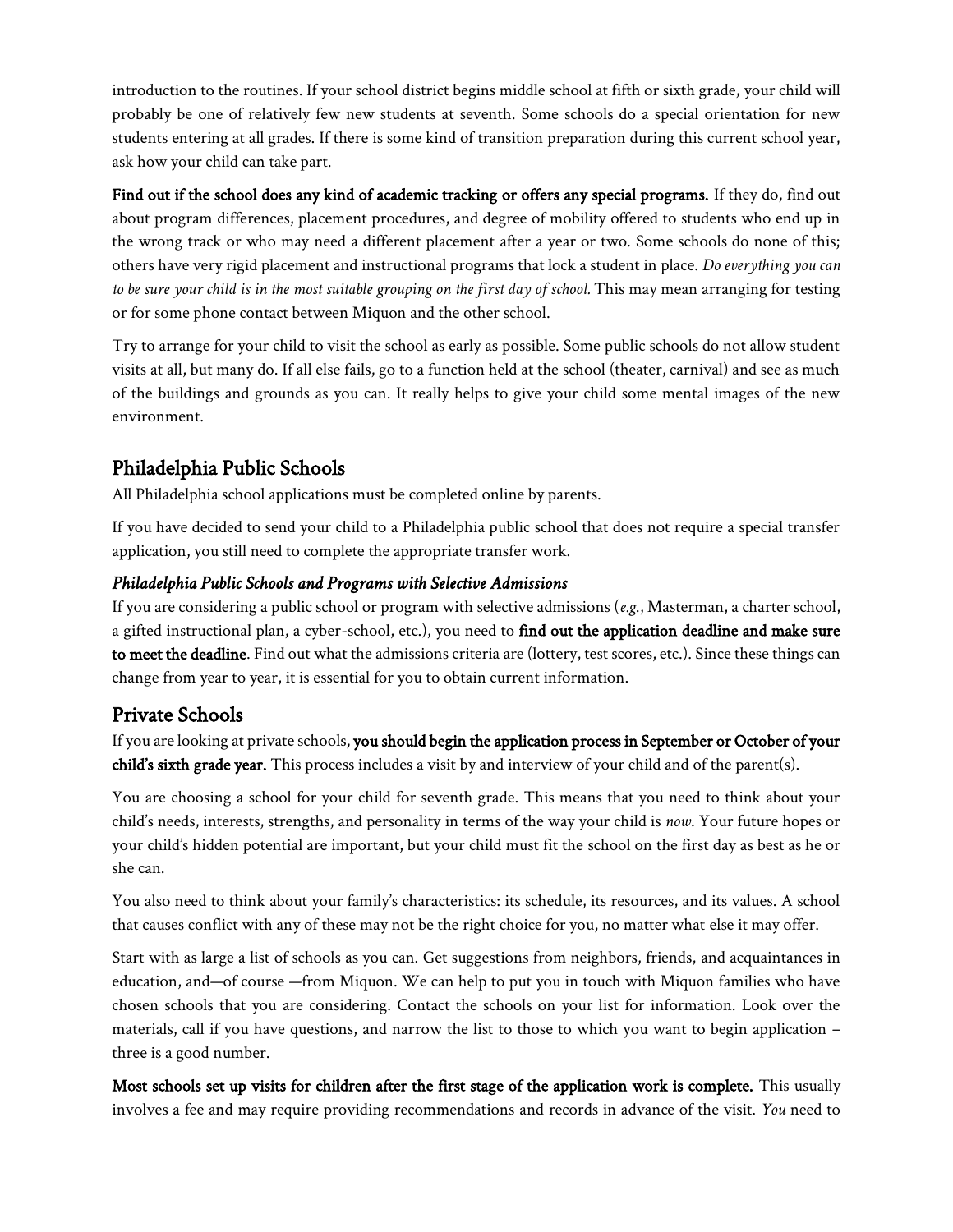arrange for Miquon to send records. They will give you a release form to sign and send to Miquon. This is very important. Most schools will give you a set of forms that should be passed on to Andrea (not the classroom teacher).

These include the transcript release and one or more recommendation forms to be filled in by teachers. Your child's current group teacher will complete one of those forms. You should decide which other current teacher(s) you would like to have do any additional recommendations, contact them, and be sure that Andrea knows who should get the form(s).

Along with the recommendation form(s), we will send the fifth grade end-of-year report and a narrative report written by the sixth grade teacher. This is similar to the end-of-year report, but it is briefer and focuses on the kinds of information that a prospective school seeks.

We also send your child's scores from the Terra Nova Standardized Achievement Tests that will have been given in October of sixth grade. You are likely to be asked to arrange for your child to take additional testing: the SSAT or ISEE examinations, which are given at various school sites in the fall and can also be done through a private testing service. If you are asked for two different kinds of outside tests from two or more schools, find out if they will both accept the same one. Most will. We have established Miquon as an ISEE test site. We will let you know about the testing date and the option of having your child attend after-school "familiarization" sessions early in the fall of  $6<sup>th</sup>$  grade.

As soon as you can, visit the schools yourself. Most schools have open houses, but you will also want a personal tour. You can find a list of most area independent schools' open houses at [www.advis.org.](http://www.advis.org./) There is a linked line of text near the top of their home page, which says "Click here to view open house dates . . . ". Please try to avoid taking your child out of school for an open house; your child will have an opportunity for a much more informative visit if you decide to apply. Many parents have found it helpful to go without children so they can create a short list of schools that is later shared with children in the fall.

#### Bring questions to the visit that will help you determine how that school will go about serving your child.

These include finding out about support resources and special-interest programs; curricular inclusion of things in which your child is especially interested, such as computers or music; requirements for after-school participation in sports; and the like.

Then, if you are still interested in the school, arrange for your child to visit. Find out what the visit experience will be: a tour by an adult or student, a day or two in classes, a personal interview with the admissions person, perhaps some in-house testing? Make sure your child knows what to expect and is properly prepared. Will he or she need money for lunch? Special clothing or shoes for a gym class? It's important for you and your child to keep in mind that *you* are making a choice. The spectre of being rejected or placed on a waiting list will be much on your child's mind. Most of our graduates are accepted by schools that are among their first choices. This is a result of careful thinking and pre-selection on the part of the parents and close communications between home and Miquon. You and we know your child better than do any of the schools to which you are applying. It is at that level that the real decisions must be made. Acceptance by a school does not guarantee that your child will succeed there; you may decide to reject an accepting school or withdraw your application because you have determined that it is not the right place for your family after all.

Many things affect admissions decisions from one year to the next, and some have nothing to do with your child. A school that is short on girls in its current sixth grade, for example, may look more favorably upon seventh grade girl applicants. A school that is seeking racial balance may accept or reject your child on that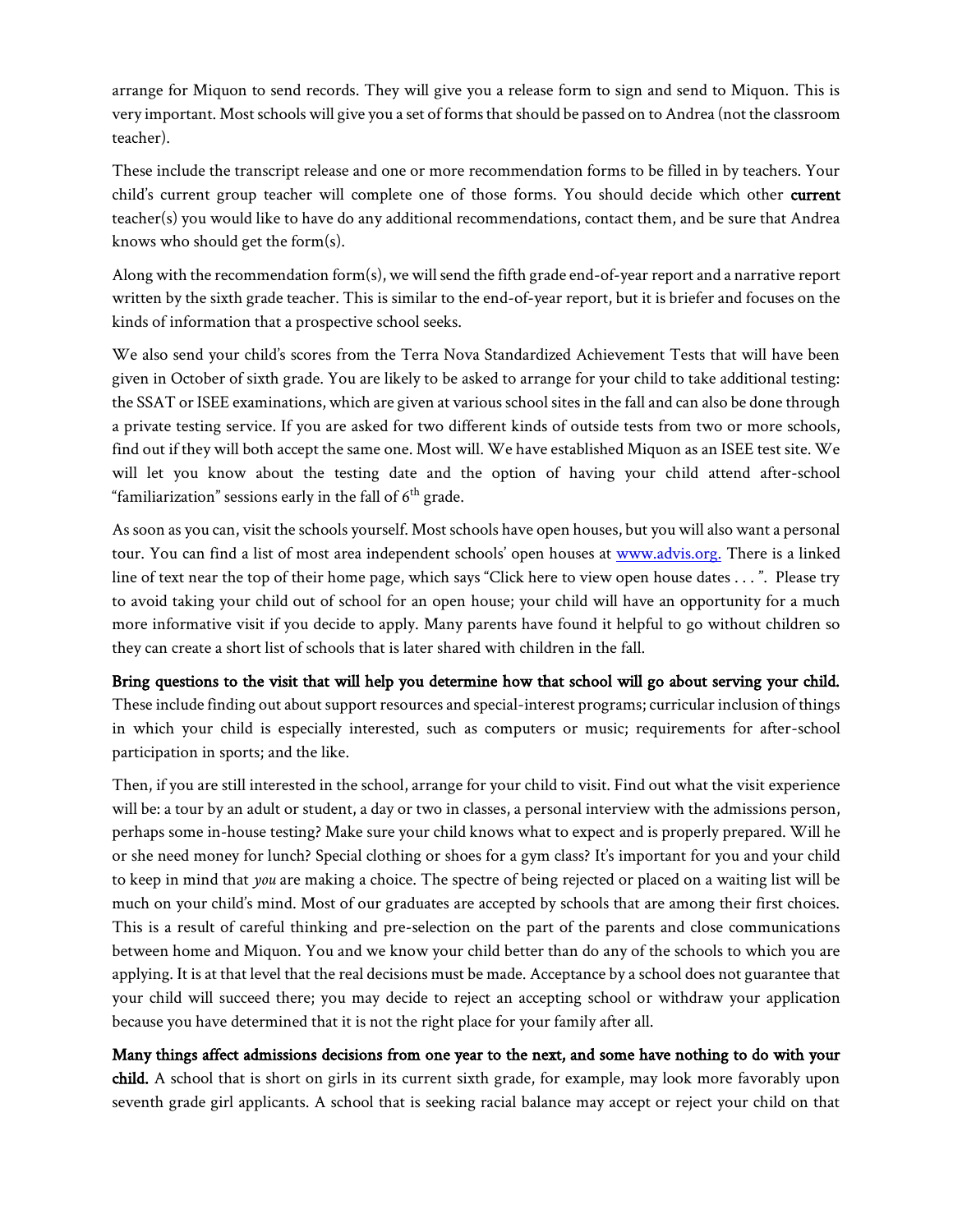basis, although not openly. A school with a large number of places for seventh grade may accept new students who would not have been admitted in a different year. Siblings and alumni children generally get priority over other applicants, as do members of any religious group with which the school may be affiliated.

Ask about admissions criteria when you visit. It does not hurt to try for something that may be a challenging goal, but it is a mistake to make that your child's only option. The more you keep us informed of the progress of your school search, the more we can help. If you experience difficulty with admission to a school that seems to all of us to be a good choice, let us know. We may be able to help with some direct contact with their admissions committee.

## **MEANWHILE, BACK AT THE (MIQUON) RANCH...**

As sixth graders, your children are taking their places as the oldest, perhaps biggest, and most competent members of our student body. They are often admired by other students for their athletic skills and sought out to provide organizational and social leadership. They preside over our Good-of-the-School assemblies. They write a graduation speech and create a personal page for the yearbook. These things are just a few of the formal and informal structures that mark a time of accomplishment and successful closure.

Sixth grade is also a time for thinking about leaving old friends and making new ones. It's a time in which academic work takes on added significance in the children's minds. They begin to ask if other schools teach the same things we do, and they wonder if they will be adequately prepared. They begin to think about adjusting to their new school (without any clear idea of what that adjustment may entail), and they think about entering a world of more responsibility, more independence, less nurturing from teachers, and new complexities (such as studying for exams). Because all of these things involve so much that is unknown, some children feel worried and uncertain as they think about life after Miquon.

The children talk about these concerns among themselves, and we take them up as part of the daily program. As children visit schools, they report back to us at morning circle and tell about what they saw and did. We begin to point out to them some of the things that are unique to Miquon and how things may be done just as well but in other ways at other schools. This sort of thing is helpful not only to sixth graders in working through their questions and worries, but it also is helpful in moving fifth graders in the group toward their own transition next year.

Throughout the fall, many of last year's graduates will visit us for all or part of a day as our schools' calendars diverge. Their testimony at morning circle is the most reassuring proof we can offer that there is not only life but a good life after graduation from Miquon. At home, your discussion of your own school experiences and feelings about transitions as you moved from one level or school to another may help your child to talk about questions and concerns.

At the same time, we work hard to help graduating students remain engaged with this year and this place as they contemplate the changes ahead. Although the issues of leaving are present from the very first day of school, we try to minimize the extent to which they may distract your child from enjoying this final, culminating year. We try to create a strong sense of group. We offer leadership opportunities to the class as a whole because they are the "big kids." We focus children's attention on plays and projects, trips and special events, and the daily life of the classroom. We try very hard to build the study habits and skills that your child will need. We try to keep the excitement and distraction of graduation event preparation to an absolute minimum before the month of May, when speech-writing begins and fifths start working on skits.